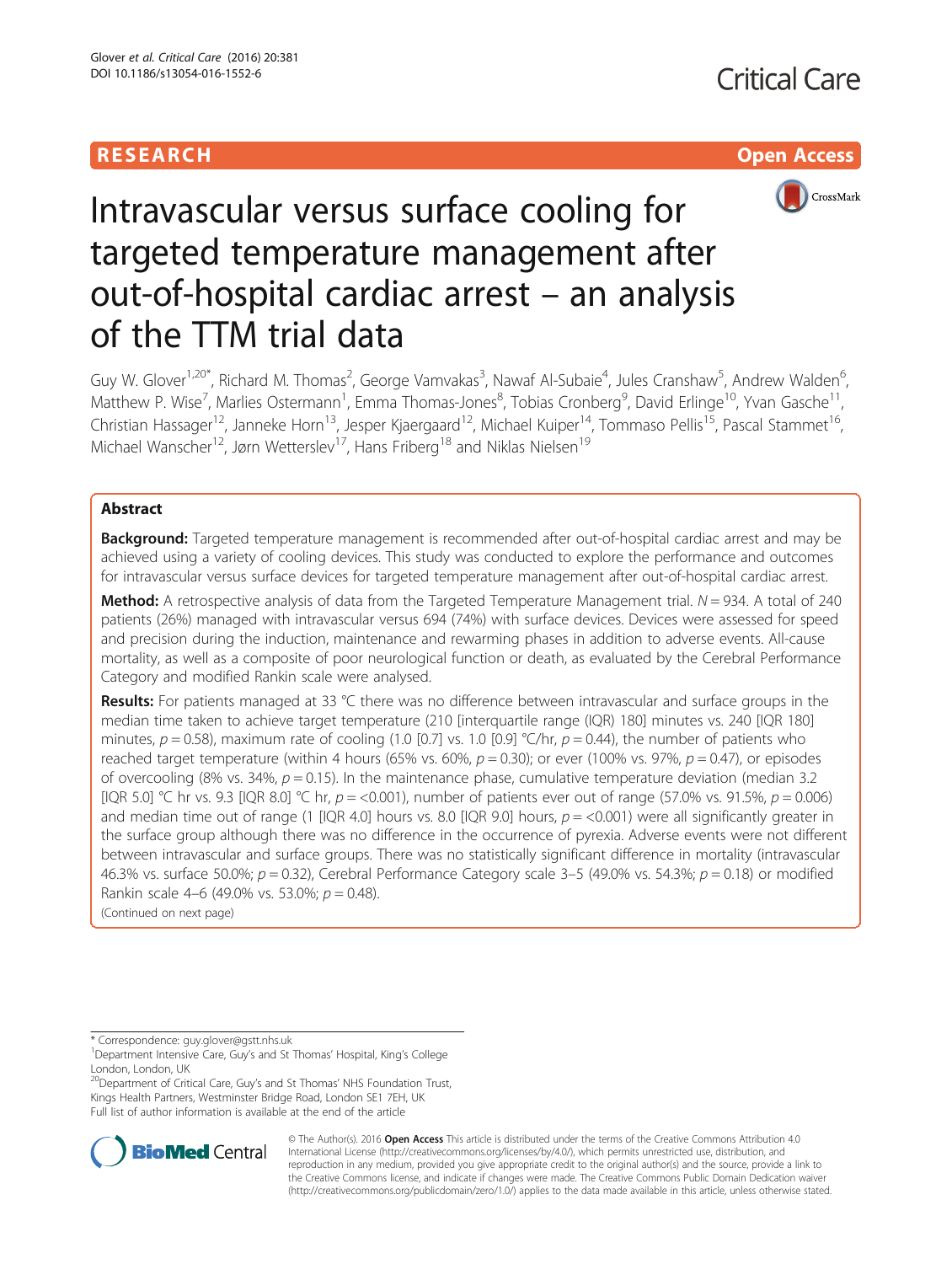#### (Continued from previous page)

**Conclusions:** Intravascular and surface cooling was equally effective during induction of mild hypothermia. However, surface cooling was associated with less precision during the maintenance phase. There was no difference in adverse events, mortality or poor neurological outcomes between patients treated with intravascular and surface cooling devices.

Trial registration: TTM trial ClinicalTrials.gov number [https://clinicaltrials.gov/ct2/show/](https://clinicaltrials.gov/ct2/show/NCT01020916) [NCT01020916](https://clinicaltrials.gov/ct2/show/NCT01020916)NCT01020916; 25 November 2009

Keywords: Temperature, Hypothermia, Induced, Out-of-hospital cardiac arrest, Fever, Critical care, Shivering, Brain injuries

### Background

Targeted temperature management (TTM) may be indicated in patients who remain comatose following return of spontaneous circulation (ROSC) after out-of-hospital cardiac arrest (OHCA) [\[1](#page-8-0), [2](#page-8-0)].

TTM may be delivered by conventional or active methods. Conventional methods include exposure, cold intravenous fluids or ice slurry/proprietary cooling pads [[3](#page-8-0)–[5\]](#page-8-0). Active methods are microprocessor-controlled devices where the thermal energy is regulated by the patient's temperature, via a closed-feedback loop, delivering a programmed rate of temperature change and/or target temperature. Active devices may be invasive/intravascular (IV) catheters [[6](#page-8-0)–[8](#page-8-0)] or non-invasive/surface devices (SFC), such as water-circulating blankets [[9, 10](#page-8-0)] or hydrogel pads [[11, 12](#page-8-0)]. Cooling methods have been reviewed comprehensively [\[4](#page-8-0), [13](#page-8-0)–[15\]](#page-8-0).

TTM is divided into induction, maintenance, rewarming and fever control phases. Ideal devices achieve target temperature quickly, allow for accurate maintenance and slow, controlled rewarming. Conventional methods are associated with overcooling and rebound hyperthermia [[16](#page-9-0)–[18](#page-9-0)]. Active devices deliver more rapid induction, with less temperature variation compared to conventional [[19](#page-9-0)–[22](#page-9-0)], however, there may be significant differences in performance and adverse effects between SFC and IV [[11](#page-8-0), [19, 23](#page-9-0)–[27\]](#page-9-0). IV and SFC cooling may be mechanistically different. IV cooling of circulating blood could be likened to convective cooling. Whilst SFC also relies on perfusion to transfer cold from the periphery to the core, this will be affected by vasoconstriction and there may be a significant element of conductive cooling. Aside from any differences in controlling core body temperature, there may be other effects. The direct contact between the cold catheter and blood is nonphysiological; this could have effects on blood rheology [[28\]](#page-9-0), which could be harmful in the context of myocardial and cerebral ischaemia; at the same time, direct circulation of cold blood into the right heart may have a protective effect on the myocardium [[29\]](#page-9-0). In comparison SFC cooling is more 'physiological'. The human body is conditioned to receive changes in thermal input from the environment primarily through the skin, and any homeostatic mechanisms are designed to respond to this type of thermal challenge.

The aim of this study was to investigate IV versus SFC devices for TTM after OHCA. Our hypothesis was that there is no difference in TTM performance, adverse events or patient-centred outcomes.

#### Methods

A post hoc analysis of data from the Targeted Temperature Management at 33 °C versus 36 °C after Cardiac Arrest trial (TTM trial; NCT01020916) [\[30](#page-9-0)]. This randomized controlled trial of two levels of temperature management after OHCA recruited 950 patients in 36 centres in Europe and Australia between November 2010 and January 2013. The TTM trial protocol was approved by ethics committees in each participating country, and informed consent was waived or was obtained according to national legislation, in line with the Helsinki declaration. The trial demonstrated no difference in all-cause mortality at the end of the TTM trial.

Adult patients resuscitated from OHCA of a presumed cardiac cause, who remained unconscious, were included in the TTM trial. All patients were sedated and received invasive mechanical ventilation. Core temperature was measured primarily via a urinary catheter. Temperature was managed with either an IV or SFC system according to centre preference. Centres could use one or both types of device but the type had to be decided and recorded in the case report form prior to randomization. The intervention was divided into three periods (a) achievement of target temperature (4 hours); (b) maintenance of target temperature (24 hours); and (c) rewarming to 37 °C (8 hours). Following randomization, immediate measures were taken to achieve the target temperature. For patients allocated to 36 °C whose initial temperature was below 36 °C, the temperature was allowed to passively rise before it was maintained at target. Twenty-eight hours after the start of the intervention, the device was set to raise the temperature to 37 °C, with a maximum speed of 0.5 °C/hour. After 36 hours, sedation was discontinued or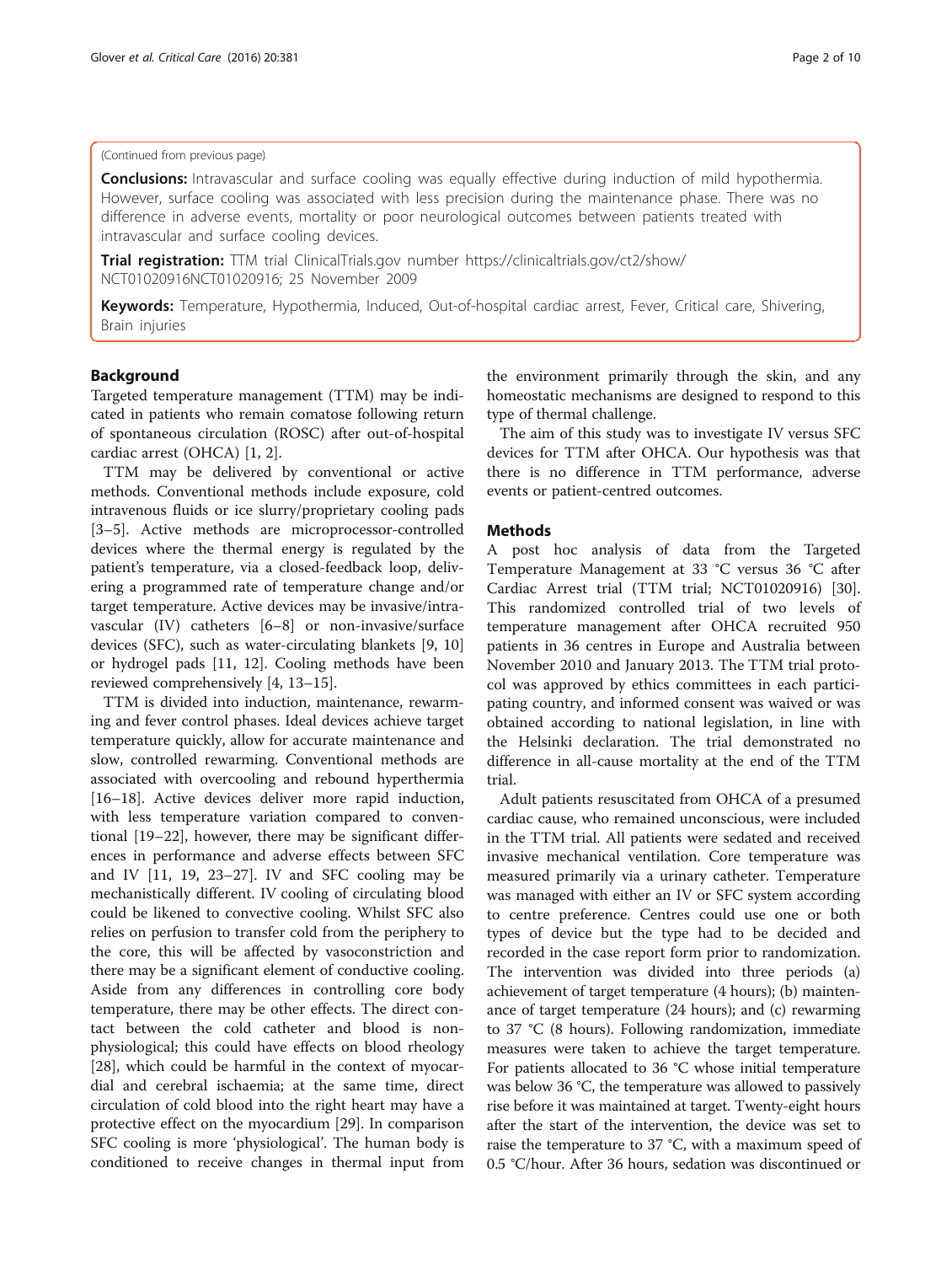tapered and the patients were allowed to recover. Other aspects of patient management were according to standard practice.

Exclusions from this study were (i) patients withdrawn without receiving an intervention (ii) patients with device type not recorded (iii) patients with no initial temperature recorded (iv) patients whose initial temperature was below, or within 1 °C of the allocated target (excluded from induction analysis) (v) patients who were rewarmed early (excluded from maintenance analysis) (vi) patients who died during the intervention (excluded from analysis of performance and adverse events but not from mortality).

Performance was analysed as follows: Induction (33 °C group)

- i. Maximum cooling rate
- ii. Time from randomization to target temperature. The temperature of 33.5 °C was chosen, halfway between the trial target and the upper limit recommended by the International Liaison Committee on Resuscitation (I LCOR) of 34 °C (2010 recommendations) [\[31\]](#page-9-0)
- iii. Number of patients achieving 33.5 °C
- iv. Episodes of overcooling (temperature ≤32.5 °C during the first 8 hours; a pragmatic value between the trial target and the lower limit recommended by ILCOR)

Maintenance and rewarming phase (33 °C and 36 °C groups)

- i. Cumulative deviation from target temperature (magnitude × duration of deviation)
- ii. Number of patients with temperature reading +/−0.5 °C out of range
- iii. Time out of range
- iv. Number of patients with temperature ≥37.5 °C

Adverse events were defined according to the TTM trial protocol [[32](#page-9-0)]. Patient-centred outcomes from the TTM trial were also assessed; all-cause mortality through to the end of the trial, and the composite of poor neurological function or death at 180 days, as evaluated with the Cerebral Performance Category (CPC) scale 3–5 and the modified Rankin scale (mRs) 4–6.

Additionally, the TTM trial sites were surveyed to record which cooling device they used and other aspects of their cooling practice, including their use of additional cooling methods. The survey was administered using commercially available subscription software (Survey-Monkey®, Palo Alta, CA, USA).

#### Statistical analysis

Analyses were undertaken in STATA v.14 (Stata Statistical Software, College Station, TX, USA). For baseline characteristics, categorical variables are presented as counts and percentage and were analysed using the chisquare test, normally distributed data are expressed as mean ± standard deviation (SD) and were analysed using the Student's  $t$  test and skewed data are expressed as median and interquartile range [IQR] and were analysed using the Wilcoxon's rank-sum test.

Performance and outcome data were analysed as clustered (xtset) at the level of the TTM centres, within which data existed. Continuous outcomes were analysed using mixed effects regression (xtreg). Binary outcomes were analysed using mixed effects logistic regression (xtlogit). The number achieving temperature ever and number out of range were analysed as over-dispersed count data using mixed effects negative binomial regression (xtnbreg). Transformations were used to normalize the continuous outcomes.

The analyses obtained estimates of the group differences, under the assumption of data missing completely at random. No adjustment for potential confounders was made for the treatment effects. All treatment effects were produced using a fixed effects estimator (fe). Continuous outcomes are reported as Cohen's d effect size estimates, which used the pooled standard deviation. Their confidence intervals were obtained through the lincom post-estimation command. Effect sizes for the binary and count data are reported as log-odds ratios and log-risks ratios. All tests were two-tailed and a p value of <0.05 was considered significant.

### Results

Twenty-eight (77%) centres used SFC devices and ten (28%) used IV. All IV centres used the Thermoguard (Thermoguard, ZOLL Medical Corporation, Chelmsford, MA, USA). There was variation among SFC centres and some used more than one type: Arctic Sun, ten (Arctic Sun, Medivance, Louisville, CO, USA); Blanketrol, five (Blanketrol, Cincinnati Sub-Zero, Cincinnati, OH, USA); Allon/Criticool, 11 (MTRE Advanced Technologies Ltd, Rehovot, Israel) and other, four.

The cooling device was initiated in the intensive care unit (ICU) in 31 centres with four starting in the emergency department and one in the cardiac catheter laboratory. Additional conventional cooling (e.g. cold fluids, ice packs) was used for induction with varying frequency (always 26%; frequently 26%; occasionally 20%; rarely 11%; never 17%). Additional rescue cooling was not commonly required (always 0%; frequently 0%; occasionally 22%; rarely 36%; never 42%).

Of the 950 patients in the TTM trial, 934 were available for analysis having excluded those who were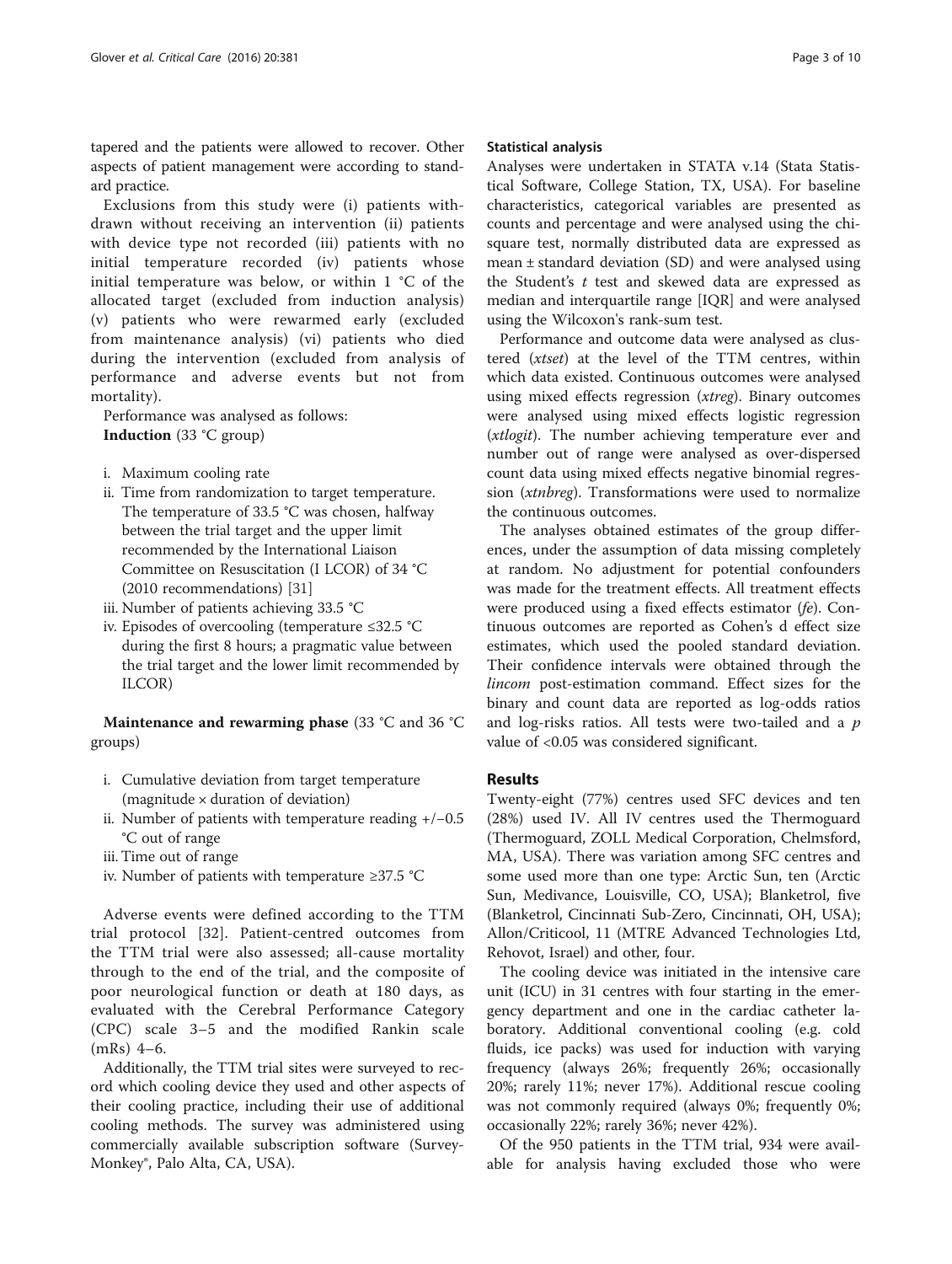withdrawn (three in the 33 °C group, eight in the 36 °C group) or did not have the device recorded (five in the 36 °C group). There were 240 (26%) IV versus 694 (74%) SFC.

Baseline characteristics of the population are shown in Table 1.

The mean ± SD temperature for IV and SFC devices during the intervention are presented graphically (Figs. [1](#page-4-0) and [2\)](#page-4-0).

For the induction analysis, 195 patients were available after exclusions. Results are shown in Table [2.](#page-5-0) Effect estimates (Fig. [3\)](#page-5-0) show that patients treated either with SFC or IV took the same time to reach target temperature ( $p = 0.58$ ). No treatment difference was detected for maximum cooling rate ( $p = 0.44$ ). There was no difference between the cooling devices in terms of the number of patients achieving the target temperature in 4 hours or ever during the intervention ( $p = 0.30$  and  $p = 0.47$ ). Finally, although there were more episodes of overcooling with SFC, the difference was not significant  $(p = 0.15)$ .

In the maintenance phase, 844 patients were available for analysis. Results are shown in Table [2](#page-5-0). Effect estimates (Fig. [4](#page-6-0)) show that the cumulative deviation from target temperature was significantly higher for the SFC

**Table 1** Baseline characteristics of the intravascular and surface device patients

| Characteristic                                            | Intravascular<br>$n = 240$ | Surface device p value<br>$n = 694$ |      |
|-----------------------------------------------------------|----------------------------|-------------------------------------|------|
| Age (years)                                               | $63 \pm 12.7$              | $64.5 \pm 12.0$                     | 0.12 |
| Male gender                                               | 190, 79%                   | 567, 82%                            | 0.39 |
| Body mass index ( $kg/m2$ )                               | $26.9 \pm 5.0$             | $27.0 \pm 8.1$                      | 0.78 |
| Bystander witnessed                                       | 212, 89%                   | 623, 90%                            | 0.64 |
| <b>Bystander CPR</b>                                      | 162, 68%                   | 518, 74%                            | 0.04 |
| Shockable rhythm                                          | 187, 78%                   | 547, 79%                            | 0.78 |
| Time to CPR (minutes)                                     | $1 [0-2]$                  | $1 [0-2]$                           | 0.37 |
| Time to ROSC (minutes)                                    | 25 [17-39]                 | 25 [17-40]                          | 0.73 |
| Time collapse to randomization 176 [125-227]<br>(minutes) |                            | 158 [114-210]                       | 0.92 |
| Baseline temperature on<br>admission (°C)                 | $35.2 \pm 1.2$             | $35.3 \pm 1.2$                      | 0.19 |
| GCS                                                       | $4$ [3-5]                  | $3 [3-5]$                           | 0.31 |
| Serum pH                                                  | $7.20 \pm 0.15$            | $7.20 \pm 0.16$                     | 0.65 |
| Serum lactate (mmol/l)                                    | $6.3 \pm 4.3$              | $6.9 \pm 4.5$                       | 0.07 |
| Circulatory shock on admission                            | 42, 18%                    | 94, 14%                             | 0.13 |
| Coronary angiography                                      | 181, 75%                   | 404, 58%                            | 0.27 |
| Haemodialysis on day 1                                    | 9, 4%                      | 21, 3%                              | 0.50 |
| SOFA - C                                                  | $3 [2-4]$                  | $3 [2-4]$                           | 0.26 |
|                                                           |                            |                                     |      |

Values are mean ± SD, n,% or median [IQR] as appropriate

Abbreviations: CPR cardiopulmonary resuscitation, ROSC return of spontaneous circulation, GCS Glasgow Coma Scale, SOFA - C Cardiovascular Sequential Organ Failure Assessment

group (Cohen's d effect size 0.59 (CI -0.91, -0.27;  $p <$ 0.001)). More patients in the SFC group were out of range during maintenance (log-odds effect size −1.31 (CI −2.24, −0.37;  $p = 0.006$ ) as was the median time out of range (log-risks effect size -1.22 (CI -1.48, -0.97;  $p$  < 0.001)). A greater proportion of SFC patients had a temperature  $>37.5$  °C but this was not statistically significant.

There was no statistically significant difference in any of the adverse outcomes between the SFC and IV groups (Fig. [5](#page-6-0)). The TTM trial primary outcome of all-cause mortality at the end of the trial was the same in both groups (46.3% in IV vs. 50.0% in SFC;  $p = 0.32$ ). There was no difference in the secondary trial outcomes of CPC scale  $3-5$  (IV 49.0% vs. SFC 54.3%;  $p = 0.18$ ) or mRs 4–6 (IV 49.0% vs. SFC 53.0%;  $p = 0.48$ ).

#### **Discussion**

In this study there was no difference between IV and SFC in the induction phase of TTM. A maximum cooling rate of 1.0 °C  $hr^{-1}$  was achieved in both groups. Whilst rates up to 3 °C hr<sup>-1</sup> have been claimed for some devices [[4, 14,](#page-8-0) [33](#page-9-0)], most studies have been in the region of 1-1.5 °C hr<sup>-1</sup>, with similar performance between IV and surface devices [[10, 12,](#page-8-0) [19, 34](#page-9-0), [35](#page-9-0)].

For patients managed at 33 °C, the median time to achieve target temperature was similar. This represents the time from randomization to target temperature and includes the time taken to initiate cooling as well as the time with cooling applied. Although all patients were recruited within 4 hours of ROSC, we were unable to determine the exact time that the cooling device was started and there may have been a staggered start, as many centres used additional cooling methods for induction. Cold intravenous fluids may significantly reduce the time to achieve target temperature [\[36, 37](#page-9-0)]. As such, the cooling rate that we have reported may either underestimate (cooling device started later), or overestimate (significant cooling effect from additional methods) the actual device performance. Whilst we cannot exclude an imbalance in the use of other cooling methods between SFC and IV centres, our survey indicated that additional cooling methods were applied more commonly in the SFC centres than in IV (unpublished data). Whether this reflects random variation, or whether this is deliberate because of a perception of inferior performance by SFC centres is not known from this data. Any future studies of IV versus SFC devices should rigorously control for the use of additional cooling methods.

It is difficult to compare our data with the published literature as other studies have used different targets and have variably reported the start time as ROSC, hospital admission or time when cooling started. Nevertheless,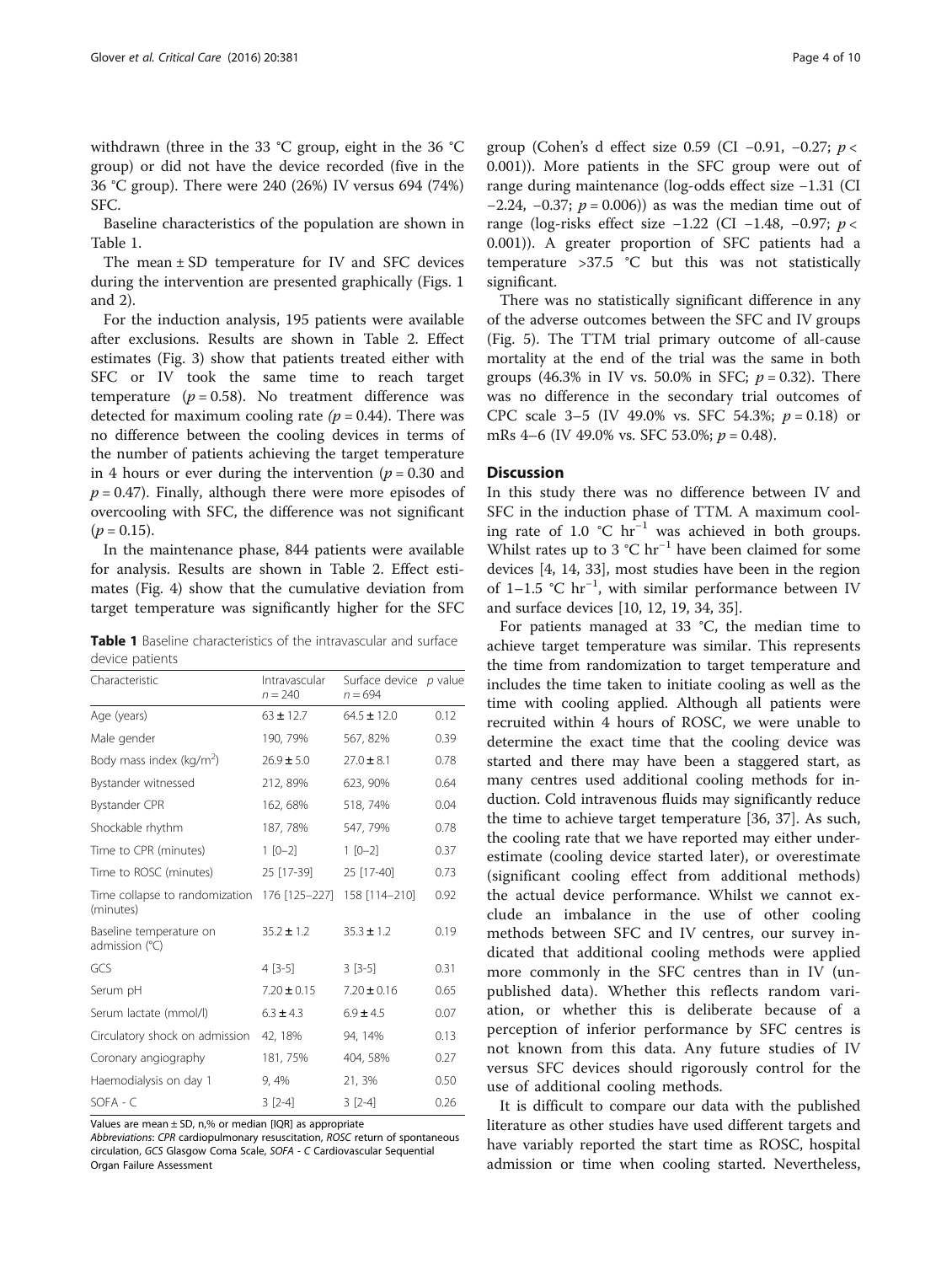<span id="page-4-0"></span>

median times of 190–450 minutes to achieve target are reported [[9,](#page-8-0) [18](#page-9-0), [21](#page-9-0), [24](#page-9-0), [27](#page-9-0), [33](#page-9-0), [34, 38](#page-9-0)–[40\]](#page-9-0).

Delays to initiate cooling of between 1 and 3 hours are common [[24, 27](#page-9-0), [34](#page-9-0), [38](#page-9-0)–[40\]](#page-9-0) and this may be longer with IV than with conventional and/or surface devices [[27, 34\]](#page-9-0).

Overall, there was no difference in the proportion of patients reaching target temperature during the intervention. Although only 60–65% of patients achieved target temperature within 4 hours, the TTM trial still outperformed other OHCA trials. In the Hypothermia after Cardiac Arrest study only 25% of patients reached

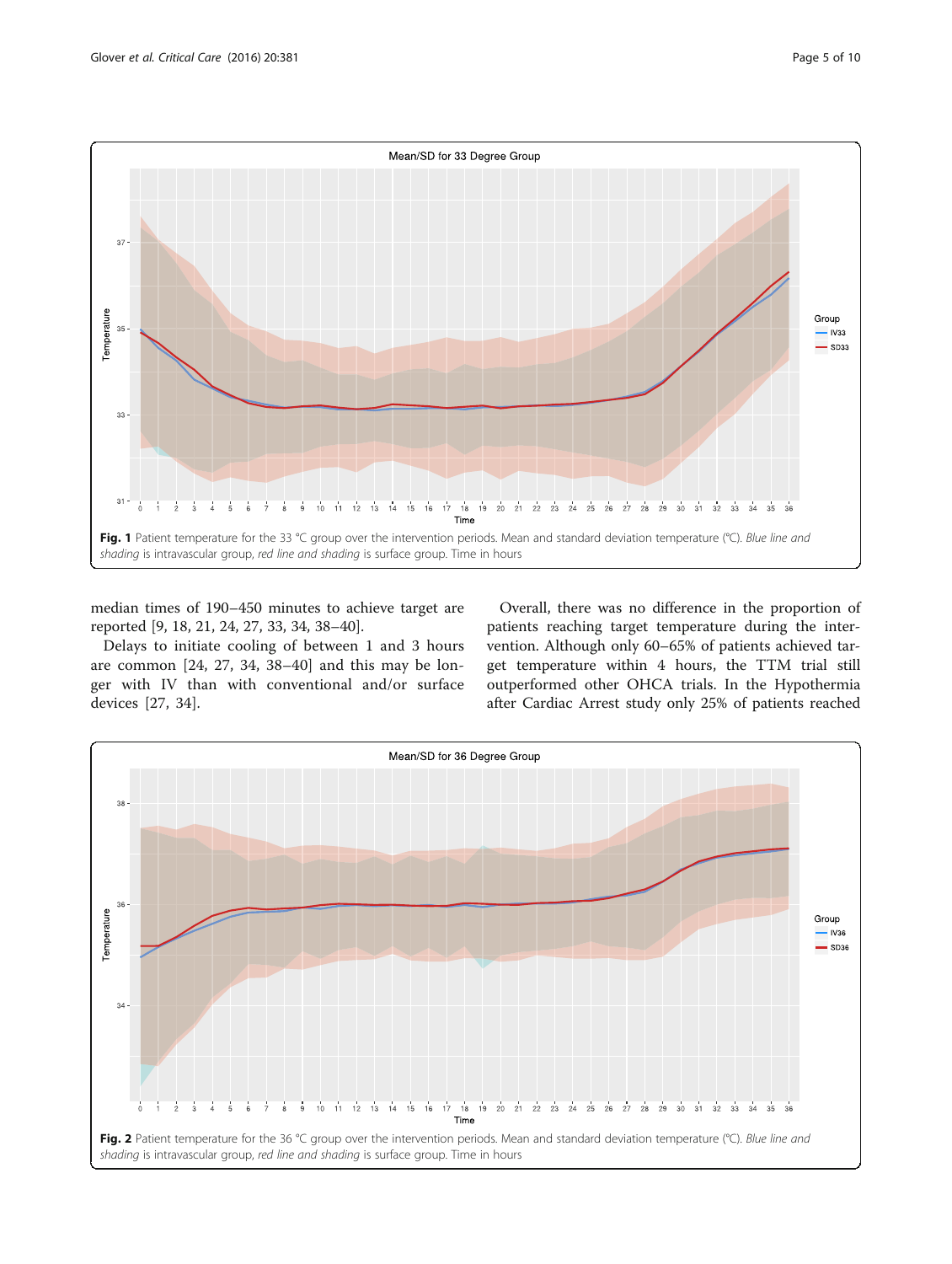<span id="page-5-0"></span>Table 2 Efficacy of the intravascular versus surface devices during induction and maintenance/rewarming phases

| Performance metric                                                                              |           | Intravascular | Surface device | $p$ value |
|-------------------------------------------------------------------------------------------------|-----------|---------------|----------------|-----------|
| Induction (33 °C group; $n = 195$ ); 52 intravascular versus 143 surface)                       |           |               |                |           |
| Time to target temperature (minutes)                                                            |           | 210 [180]     | 240 [180]      | 0.58      |
| Maximum cooling rate in induction phase (°C/hour)                                               |           | 1 [0.7]       | 1 [0.9]        | 0.44      |
| Number of patients achieving target temperature in 4 hours                                      | 34, 65%   | 86, 60%       | 0.30           |           |
| Number of patients achieving target temperature ever                                            | 52, [100] | 140, [97]     | 0.47           |           |
| Episodes of overcooling                                                                         | 4,8%      | 49, 34%       | 0.15           |           |
| Maintenance and rewarming (33 and 36 °C groups; n = 844); 226 intravascular versus 618 surface) |           |               |                |           |
| Cumulative deviation out of range (°C hours)                                                    |           | $3.2$ [5.0]   | $9.3$ $[8.0]$  | < 0.001   |
| Number of patients out of range                                                                 |           | 127, 57.0%    | 568, 91.5%     | 0.006     |
| Time out of range (hours)                                                                       |           | 1 [4.0]       | $8.0$ [9.0]    | < 0.001   |
| Number of patients with temperature $\geq$ 37.5 °C                                              | 33 °C     | 4, 3%         | 41, 12%        | 0.44      |
|                                                                                                 | 36 $°C$   | 27, 23%       | 153, 47%       | 0.99      |

Values are n,% or median [IQR] as appropriate

a temperature <34 °C within 4 hours and almost 20% never reached their target [\[39](#page-9-0)]. Time to reach target may decrease with experience [\[9,](#page-8-0) [41\]](#page-9-0).

Overcooling during the induction phase was proportionally more common with SFC than with IV but the result was not statistically significant, possibly due to the reduced numbers available for analysis. A recent study has demonstrated a similar but significant result [\[25\]](#page-9-0). It is known that overcooling is common when using conventional cooling [[17](#page-9-0)], and whilst this may be reduced using SFC devices [\[16\]](#page-9-0), there are significant differences between different SFC technologies [[11](#page-8-0)]. The clinical significance of these overcooling events is not known. Overcooling of up to 1 °C below target may be acceptable, provided that

the temperature remains greater than 30  $\degree$ C [\[4\]](#page-8-0). We chose to apply relatively strict criteria in order to explore subtle differences in device performance. Is there an explanation for possible inferior performance in SFC devices? One theory is that it could relate to the modality of surface cooling per se, because of a time lag in the equilibration of temperature from the peripheral compartment to the core where temperature is monitored. Alternatively, it may be a function of the device feedback algorithms.

In this study, the IV group had significantly less deviation from the target temperature during the maintenance phase than the SFC group. Whether we analysed the number of patients ever out of range, the time out of range or the cumulative temperature deviation, all of

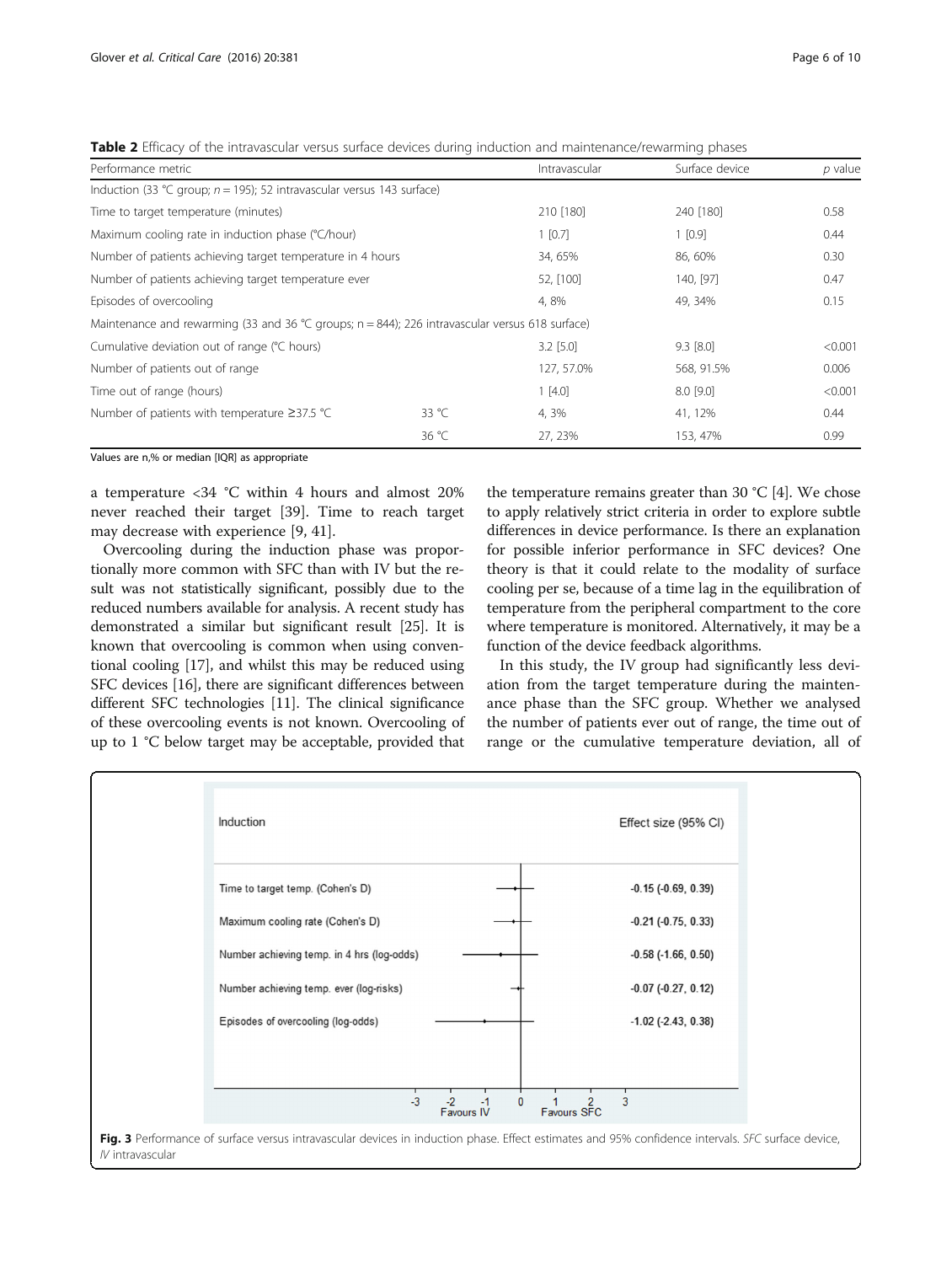<span id="page-6-0"></span>

these results were highly significant. This is consistent with the published literature to date [[19, 26\]](#page-9-0). The time out of range for SFC is notably high; whilst this is influenced by the relatively low tolerance of our definition (0.5 °C), the cause may include lack of power in SFC devices or the time lag in equilibration discussed above, especially under conditions of vasoconstriction.

Temperature deviation is generally less than 1 °C and the clinical significance of this is unclear. It has been

recommended that in the maintenance phase, temperature should be tightly controlled, with minor or no fluctuations (maximum  $0.2$  °C to  $0.5$  °C) but this is not based on high-quality evidence [[4\]](#page-8-0). In patients managed at 33 °C, modest deviations will still remain within the recommended range of 32–36 °C. However, in patients managed at 36 °C, deviation may allow patients to exceed the fever threshold. Even with the best technologies, there may be a small number of outliers with

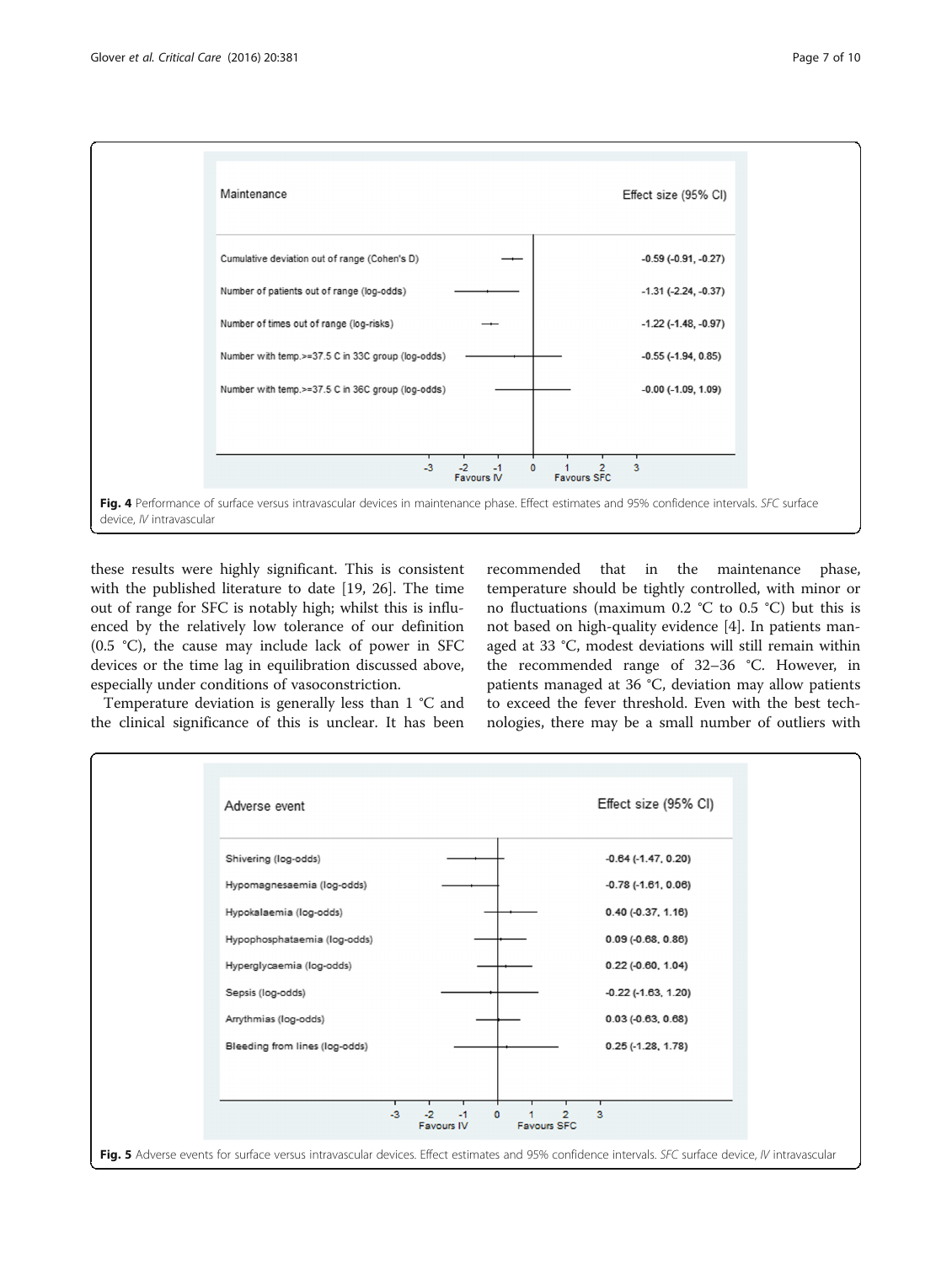significant temperature deviation [[38\]](#page-9-0). Despite a protocol designed to avoid fever in both arms, a quarter of patients had one or more readings >37.5 °C. This was more common in the 36 °C group as compared to 33 °C group.

In this study, there was no statistically significant difference in adverse events, although there was a trend towards more shivering and hypomagnesaemia in SFC patients. Previous studies that have shown more shivering with surface devices [[23](#page-9-0), [24](#page-9-0)], perhaps related to the role of cutaneous thermoreceptors in the shivering reflex. Our findings contradict other studies, which have demonstrated more electrolyte disturbance and sepsis with IV cooling [[24, 25](#page-9-0)]. The reasons for this are not known, but could reflect the fact that experienced centres in the TTM trial may have managed patients with protocols for electrolyte management and prophylactic antibiotics.

Data on adverse effects from cooling devices were not specifically collected during the TTM trial. Reported adverse events include skin damage [[42, 43\]](#page-9-0), deep vein thrombosis [\[38, 44](#page-9-0), [45\]](#page-9-0) and bleeding [[26, 34](#page-9-0), [46\]](#page-9-0). The safety profile of devices may influence clinician's choice and may influence performance if adverse events require discontinuation. Any future studies should prospectively collect data on the occurrence of these important outcomes.

Mortality and poor neurological outcomes were not significantly different between IV and SFC. This supports previous literature, which shows no difference in levels of biomarkers of neurological injury [[26\]](#page-9-0), or in outcome [[20, 24, 26](#page-9-0), [27\]](#page-9-0). Whilst Oh and colleagues observed that SFC was associated with poor neurological outcome and increased hospital mortality when compared to IV, this was no longer apparent after propensity score matching [[25\]](#page-9-0). The recent ICEREA study demonstrated that whilst IV cooling was technically superior to basic external cooling, it did not lead to statistically significant reductions in mortality [\[27](#page-9-0)]. Patient-centred outcomes related to TTM devices may not be limited to the effect of body temperature control or even to the incidence of clinical side effects. As we have discussed, there may be complex and compounding effects due to haemodynamic consequences of vasoconstriction and shivering on the injured brain or myocardium, unmeasured rheological effects, or consequences of more rapid myocardial cooling. These remain areas for further study.

The results of the TTM trial, and the recent change in the ILCOR recommendation to a target temperature of 32–36 °C may, on the face of it, make any small differences in device performance during maintenance appear less relevant. On the other hand, if more clinicians are targeting 36 °C, accurate temperature control to avoid the risk of pyrexia may be of greater importance.

This study is the largest to date, investigating the difference between SFC and IV devices. A wide range of device-related metrics were analysed, and performance was assessed at two different temperatures. Whilst this was an observational study, the data was prospectively collected as part of a high-quality randomized controlled trial. Because all centres were experienced in TTM, and selected the device according to their own preference, it is likely that they had significant experience of the device and as such use should have been optimal. This study is investigator led and received no commercial or industry funding.

This study has limitations. As with all observational studies, there is a risk of confounding due to unmeasured differences and other factors which influence patient temperature may have varied (e.g. sedation or neuromuscular blockade, selection of catheters, pads or blankets, troubleshooting device problems or additional cooling methods).

Whilst the TTM trial was very well conducted, the data set was not fully complete and a number of patients were excluded due to missing data. The authors acknowledge that the random effects estimator is more efficient, however, lack of adequate data on both the individual and cluster levels led to the choice of the fixed effects estimator, which is more robust against selection bias.

Finally, we have analysed cooling devices by category rather than comparing proprietary devices because we did not have patient-level data on specifically which device was used. It is possible that there is heterogeneity between different SFC devices and this study cannot exclude differences in performance between the SFC devices used. The study was not designed to compare intravascular or surface devices with basic external cooling and whilst there is evidence that this is logistically and technically inferior, it does remain in use in some centres.

#### Conclusions

In patients who remain comatose following successful resuscitation after OHCA, TTM may be applied with either intravascular or surface cooling devices. Intravascular and surface cooling was equally effective during the induction of mild hypothermia. However, surface cooling was associated with less precision during the maintenance phase. Although the clinical significance of this is not known, this may have implications for the management of patients at 36 °C. There was no statistically significant difference in adverse events, mortality or poor neurological function between patients treated with intravascular and surface cooling devices.

#### Abbreviations

CPC: Cerebral performance category; GCS: Glasgow coma scale; IV: Intravascular device; mRs: Modifed Rankin scale; OHCA: out-of-hospital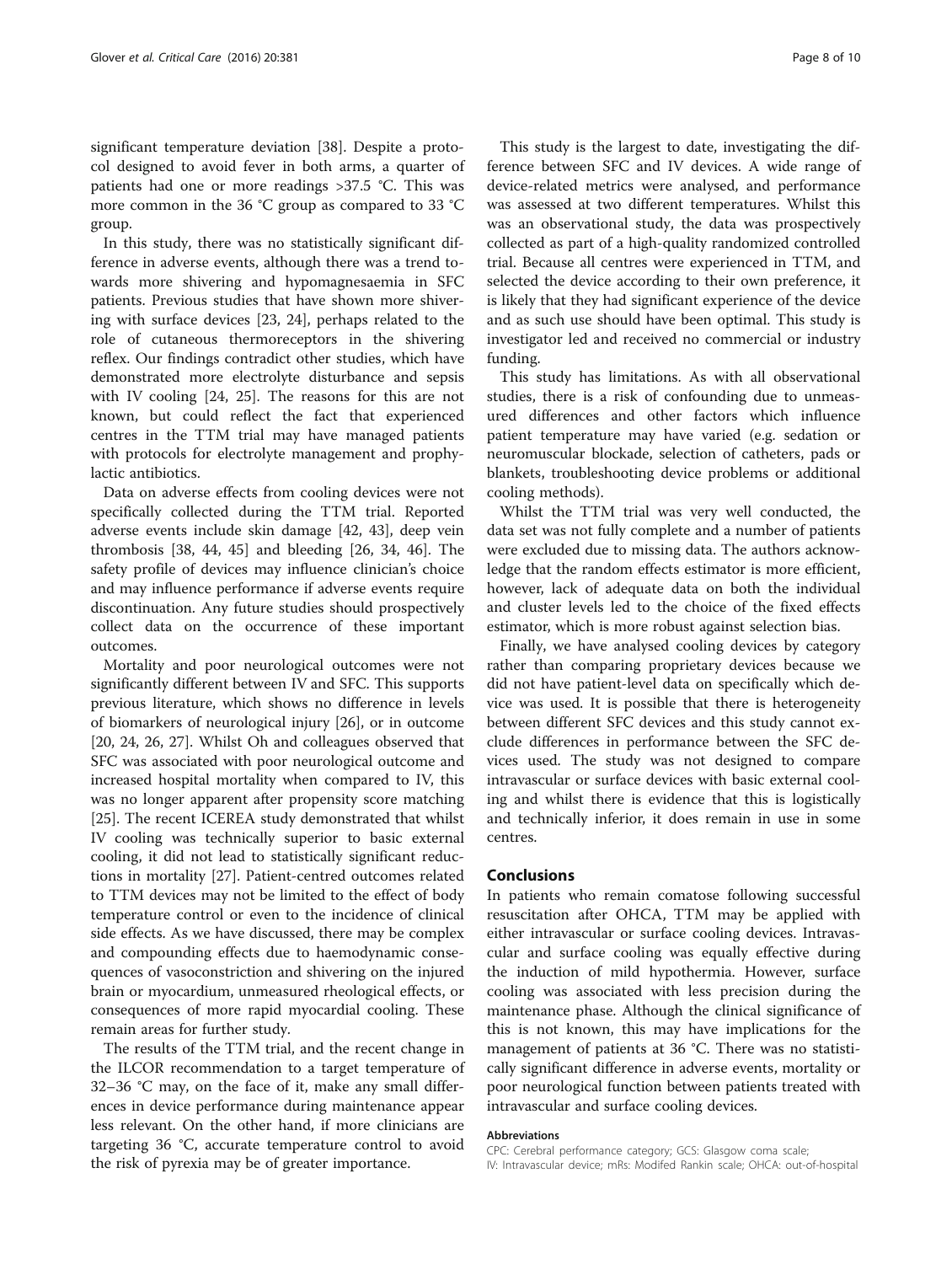<span id="page-8-0"></span>cardiac arrest; ROSC: Return of spontaneous circulation; SFC: Surface device; SOFA - C: Cardiovascular sequential organ failure assessment; TTM: Targeted temperature management

#### Acknowledgements

The authors wish to thank the TM trial investigators and research teams for their contribution to the conduct of the TTM trial and for the data collection on which this study is based, and for their contribution to the survey data.

#### Funding

The TTM trial was funded by independent research grants from non-profit or governmental agencies: Swedish Heart Lung Foundation; Arbetsmarknadens försäkringsaktiebolag (AFA) Insurance Foundation; The Swedish Research Council; regional research support, Region Skåne; governmental funding of clinical research within the Swedish NHS (National Health Services); Thelma Zoega Foundation; Krapperup Foundation; Thure Carlsson Foundation; Hans-Gabriel and Alice Trolle-Wachtmeister Foundation for Medical Research; Skåne University Hospital; Sweden, TrygFonden, Denmark, and the European Clinical Research Infrastructures Network. There was no commercial funding.

#### Availability of data and materials

Data is not being provided.

#### Authors' contributions

GG, JC, AW and MWise had the original idea for the study. GG designed the study and wrote the manuscript. RT and GV conducted the statistical analysis. NA-S, JC, AW, MWanscher, MO, ET-J, TC, DE, YG, CH, JH, JK, MK, TP, PS, MWise, JW, HF and NN reviewed and revised the study design, advised on statistical methods, critically reviewed and re-drafted the manuscript. All authors read and approved the final manuscript.

#### Competing interests

Guy Glover has received fees and expenses, for consulting and travel, from Bard Medical. Matt Wise was funded 40% whole time equivalent during the study by a National Institute for Social Care and Health Research (NISCHR) Academic Health Science Collaboration (AHSC) Clinical Research Fellowship; received travel costs from the British Thoracic Society, Intensive Care Society, Scottish Intensive Care Society and Orien Ltd.; received royalties from Wiley Publishing; received honorarium for lecturing at educational meetings from Fisher & Paykel and Merck; served on an advisory board for Kalobius Pharmaceuticals, Bard; and is Editor of BMJ Open Respiratory Research. Tommaso Pellis has received lecture fees from Bard Medical. The authors declare that they have no competing interests.

#### Ethics approval and consent to participate

The TTM trial protocol was approved by ethics committees in the following institutions: St George Hospital, Sydney. North Shore Hospital, Sydney. Liverpool Hospital, Sydney. The George Institute of Global Health, Sydney. General University Hospital in Prague, Prague. The Heart Center, Copenhagen University Hospital Rigshospitalet, Copenhagen. Ospedale Universitario di Cattinara, Trieste. Santa Maria degli Angeli Hospital, Pordenone. San Martino, Genoa. Medical Centre, Luxembourg. Amsterdam Medical Centre, Amsterdam. Leeuwarden Hospital, Leeuwarden. Rijnstaate Hospital, Arnhem. Onze Lieuwe Vrouwe Gasthuis, Amsterdam. Oslo University Hospital, Oslo. Haukeland University Hospital, Bergen. Helsingborg Hospital, Helsingborg. Karlstad Hospital, Karlstad. Kungälv Hospital, Kungälv: Linköping University Hospital, Linköping. Skåne University Hospital, Lund. Skåne University Hospital, Malmö. Norra Älvsborgs Län Hospital. Vrinnevi Hospital, Norrköping. Sahlgrenska University Hospital, Gothenburg. Örebro University Hospital, Örebro. Geneva University Hospital, Geneva. Hospital St Gallen, St Gallen. Hospital La Chaux de Fonds. University Hospital of Wales, Cardiff. Royal Berkshire Hospital, Reading. Royal Bournemouth Hospital, Bournemouth. Guy's and St Thomas' NHS Trust, London. St George's Hospital, London. Informed consent was waived or was obtained according to national legislation, in line with the Helsinki declaration.

#### Author details

<sup>1</sup>Department Intensive Care, Guy's and St Thomas' Hospital, King's College London, London, UK. <sup>2</sup>Department of Intensive Care, University College Hospital, London, UK.<sup>3</sup> Department of Biostatistics, Institute of Psychiatry, Psychology and Neuroscience, King's College London, London, UK.

<sup>4</sup>Department of Intensive Care, St George's Hospital, London, UK.<br><sup>5</sup>Department of Intensive Care, Boyal Bournemouth Hospital, Bou Department of Intensive Care, Royal Bournemouth Hospital, Bournemouth, UK. <sup>6</sup>Department of Intensive Care, Royal Berkshire Hospital, Reading, UK. UK. <sup>o</sup>Department of Intensive Care, Royal Berkshire Hospital, Reading, UK.<br><sup>7</sup>Adult Critical Care, University Hospital of Wales, Cardiff, UK. <sup>8</sup>Centre for Trials Research, College of Biomedical and Life Sciences, Cardiff University, Cardiff, UK. <sup>9</sup> Department of Neurology, Skåne University Hospital, Lund University, Lund, Sweden. <sup>10</sup>Department of Cardiology, Skåne University Hospital, Lund University, Lund, Sweden. 11Department of Intensive Care, Geneva University Hospital, Geneva, Switzerland. <sup>12</sup>The Heart Center, Copenhagen University Hospital, Righospitalet, Copenhagen, Denmark.<sup>13</sup>Department of Intensive Care, Academic Medical Centre, Amsterdam, The Netherlands. 14Department of Intensive Care, Medical Center Leeuwarden, Leeuwarden, The Netherlands. <sup>15</sup>Department of Intensive Care, Santa Maria degli Ángeli, Pordenone, Italy. <sup>16</sup>Department of Anesthesiology and Intensive Care, Centre Hospitalier de Luxembourg, Luxembourg City, Luxembourg. 17Copenhagen Trial Unit, Center for Clinical Intervention Research, Copenhagen University Hospital,<br>Rigshospitalet, Copenhagen, Denmark. <sup>18</sup>Department of Anesthesiology and Intensive Care, Skåne University Hospital, Lund University, Lund, Sweden. <sup>19</sup>Department of Anesthesiology and Intensive Care, Helsingborg Hospital, Helsingborg, Sweden. <sup>20</sup>Department of Critical Care, Guy's and St Thomas' NHS Foundation Trust, Kings Health Partners, Westminster Bridge Road, London SE1 7EH, UK.

#### Received: 13 July 2016 Accepted: 31 October 2016 Published online: 26 November 2016

#### References

- Arrich J, Holzer M, Havel C, Müllner M, Herkner H. Hypothermia for neuroprotection in adults after cardiopulmonary resuscitation. Cochrane Database Syst Rev 2012, Issue 9. Art. No.: CD004128. doi:[10.1002/14651858.](http://dx.doi.org/10.1002/14651858.CD004128.pub3) [CD004128.pub3](http://dx.doi.org/10.1002/14651858.CD004128.pub3)
- 2. Poldermann KH. Mechanisms of action, physiological effects, and complications of hypothermia. Crit Care Med. 2009;37:S186–202.
- 3. Bernard SA, Smith K, Cameron P, et al. Rapid Infusion of Cold Hartmanns (RICH) Investigators: induction of prehospital therapeutic hypothermia after resuscitation from nonventricular fibrillation cardiac arrest. Crit Care Med. 2012;40:747–53.
- 4. Polderman KH, Herold I. Therapeutic hypothermia and controlled normothermia in the intensive care unit: Practical considerations, side effects, and cooling methods. Crit Care Med. 2009;37:1101–20.
- 5. Uray T, Sterz F, Janata A, et al. Surface cooling with a new cooling-blanket for rapid induction of mild hypothermia in humans after cardiac arrest: a feasibility trial. Resuscitation. 2006;69:93.
- 6. Al-Senani FM, Graffagnino C, Grotta JC, Saiki R, Wood D, Chung W, Palmer G, Collins KA. A prospective, multicenter pilot study to evaluate the feasibility and safety of using the CoolGuard System and Icy catheter following cardiac arrest. Resuscitation. 2004;62:143–50.
- Schmutzhard E, Engelhardt K, Beer R, et al. Safety and efficacy of a novel intravascular cooling device to control body temperature in neurologic intensive care patients: a prospective pilot study. Crit Care Med. 2002;30: 2481–8.
- 8. Polderman KH, Callaghan J. Equipment review: Cooling catheters to induce therapeutic hypothermia? Crit Care. 2006;10:234.
- 9. Oddo M, Schaller MD, Feihl F, Ribordy V, Liaudet L. From evidence to clinical practice: effective implementation of therapeutic hypothermia to improve patient outcome after cardiac arrest. Crit Care Med. 2006;34: 1865–73.
- 10. Laish-Farkash A, Matetzky S, Kassem S, Haj-Iahia H, Hod H. Therapeutic hypothermia for comatose survivors after cardiac arrest. Israel Med Assoc J. 2007;9:252–6.
- 11. Heard K, Peberdy M, Sayre M, et al. A randomized controlled trial comparing the arctic sun to standard cooling for induction of hypothermia after cardiac arrest. Resuscitation. 2010;81:9–14.
- 12. Haugk M, Sterz F, Grassberger M, et al. Feasibility and efficacy of a new non-invasive surface cooling device in post-resuscitation intensive care medicine. Resuscitation. 2007;75:76–81.
- 13. Seder DB, Van der Kloot TE. Methods of cooling: practical aspects of therapeutic temperature management. Crit Care Med. 2009;37:S211–22.
- 14. Storm C. In-hospital hypothermia. Crit Care. 2012;16 Suppl 2:A5.
- 15. Holzer M. Devices for rapid induction of hypothermia. Eur J Anaesthesiol. 2008;25:31–8.